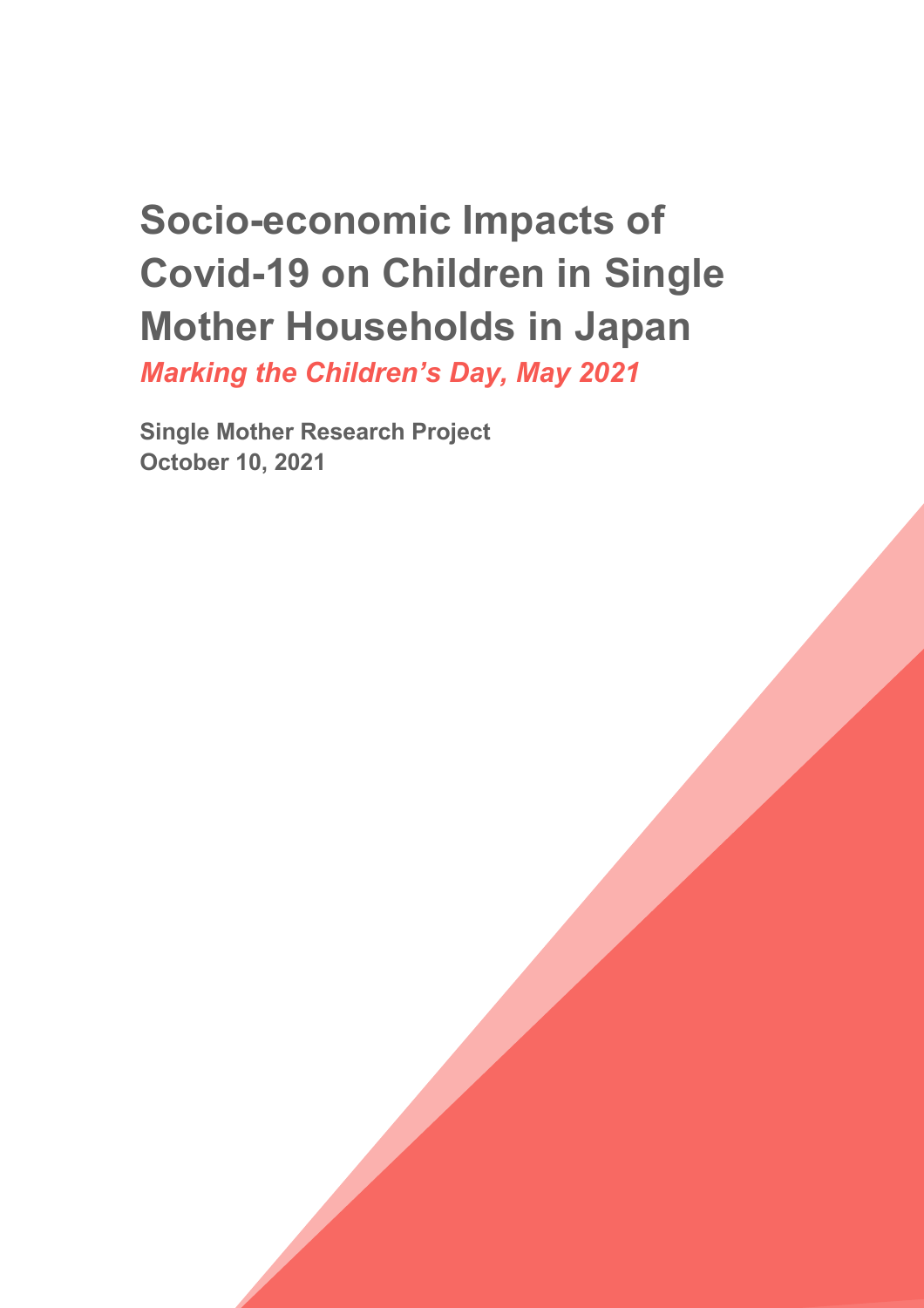## **TABLE OF CONTENTS**

Introduction **Summary Background** 

Survey Results

- 1. Challenges and Impacts
	- 1.1 Food Expenses
	- 1.2 Children's Weight Loss
	- 1.3 School Expenses
	- 1.4 Children's Education
	- 1.5 Children's Daily Lives
	- 1.6 Child Care Services for Infants
	- 1.7 Income and Savings
- 2. COVID-19 Related Benefits
	- 2.1 Special Cash Payment
	- 2.2 Temporary Special Cash Payment for Single-Parent Households

**Conclusion** Annex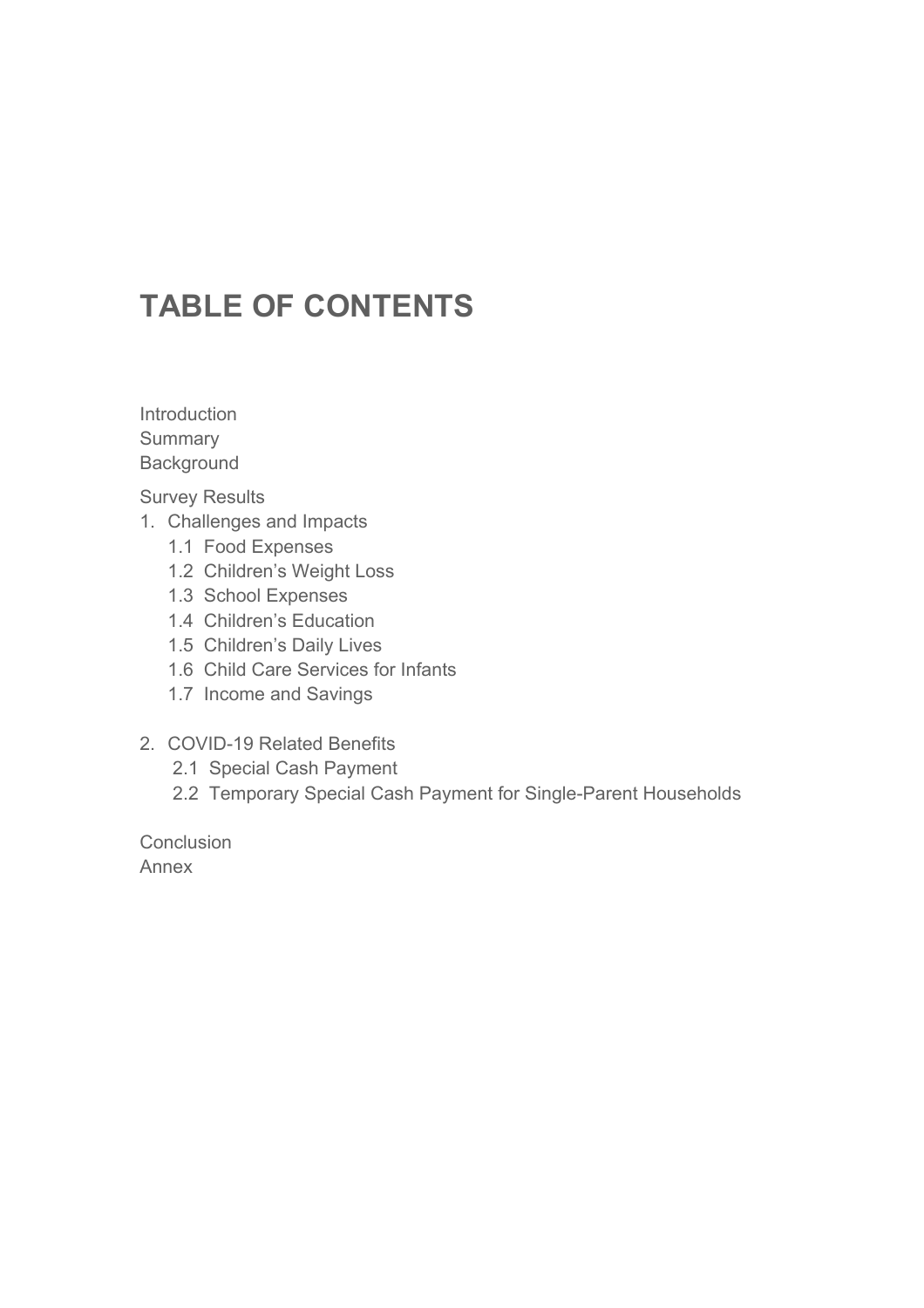## **INTRODUCTION**

### **About the Report**

May 2021 marks the second Children's Day amidst the COVID-19 pandemic where single mother households in Japan continue to face numerous layers of challenges. This is one of the multiple research series put together by the project entitled "Socio-economic Impacts of Covid-19 on Children in Single Mother Households in Japan  $\sim$  Marking the Children's Day, May 2021  $\sim$ " (Japanese edition published on April 25, 2021.) This English version summarizes the findings from the "Single Mother Research Project," with a focus on children living in these households.

The Japanese version (full report): https://note.com/api/v2/attachments/download/26fa1254fd099908c0866219c23c5f07

#### **About the Single Mother Research Project**

This project was launched by a group of single parent support groups, led by the NPO Single Mothers Forum, gender policy experts and researchers with in-depth knowledge of the challenges that single mother households face. The project collects and analyzes data to shed light on the socio-economic impacts of COVID-19 in order to advocate for a more positive and sustainable policy change that will benefit single mothers and their children during and after the pandemic.

#### **About the Research**

Large-scale research in July 2020, conducted online, reached out to around 1800 single mother households, consisting of members and supporters of the NPO Single Mothers Forum. The first of its kind in scale and detail, the results revealed the real voices of the single mothers' struggle. A flash report was released on August 28, 2020.

As a follow-up to the report, the same team conducted monthly surveys from August 2020 to present. The respondents of the follow-up (panel) surveys included single mothers who cooperated in the first large-scale research. The respondent pool was selected based on the following criteria:

- 1) mother-child households (without grand-parents);
- 2) non-recipient of public pension support (e.g. survivor's pension, disability pension, old-age pension);
- 3) non-recipient of social welfare, or "Public Assistance" (seikatsu hogo<sup>1</sup>); and
- 4) recipient of "Child-rearing Allowance" (*jido fuyo teate<sup>2</sup>* ).

The respondents were grouped according to "Tokyo" and "Non-Tokyo" residents (252 and 287 respectively) to mirror the varying infection status and/or availability of support programmes and policies at the local municipality level. The respondents were approached via email every month with the link of the web survey form that they respond online.

<sup>1</sup> Public Assistance (*seikatsu hogo*生活保護): A livelihood protection system prescribed by the Public Assistance Law, designed to guarantee the minimum standard of living and promote their selfreliance.https://www.mhlw.go.jp/english/topics/social\_welfare/dl/outline\_of\_the\_public\_assistance\_system\_ 20101004.pdf

<sup>2</sup> Child-rearing Allowance (*jido fuyo teate* 児童扶養手当): Cash benefit to promote the welfare of children of single-parent households. https://www.mhlw.go.jp/english/wp/wp-hw3/dl/7-36.pdf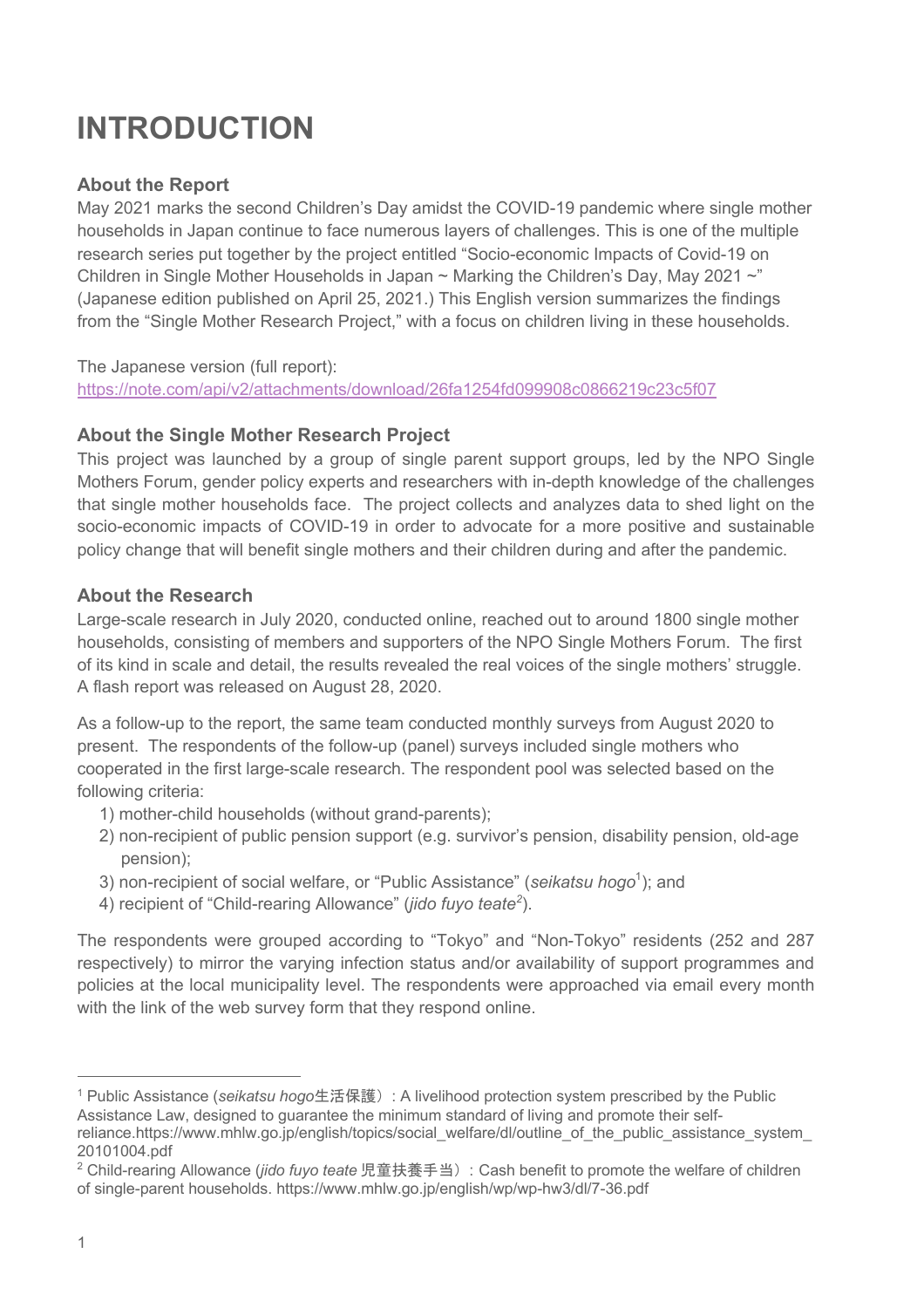## **SUMMARY**

Analyses from the surveys reveal the socio-economic struggle that single mother households in Japan face amidst the COVID-19 pandemic. Their lives have never been easy, and inarguably worsened during the prolonging pandemic.

Many of the respondents of the surveys have faced an earning loss as they work as informal or part-time workers paid hourly or daily. They work in industries such as food and services that have been hard hit under the state of emergency and other subsequent COVID-19 measures, and hence forced to work less hours.

Furthermore, the public childcare and educational services have been disrupted: a serious blow to the single mothers and their children. Prior to the pandemic, public care services such as school lunches, school playgrounds, children's centers, nursery schools as well as community services had supported single mothers to work or seek jobs. With the down-scale or cancellation of such services, the care burden is back on the single mothers, and in turn affecting the health and learning development of their children.

This report sheds light on the negative impacts of COVID-19 on single mother households with children.

#### **1 Challenges**

Under this section, the following issues are raised:

- Day to day expenses, e.g., inability to afford food, school supplies, and children's weight loss.
- Education, as children are increasingly falling behind classes, facing stress, and undergoing changes in their daily routines.
- Lack of childcare services for infants, which makes it more difficult for single mothers to work or seek jobs; and
- Declining income/savings

#### **2 COVID-19 Related Benefits**

Section two looks at the special cash benefits paid by the government: how these benefits served as an emergency fund for the single mothers to make ends meet.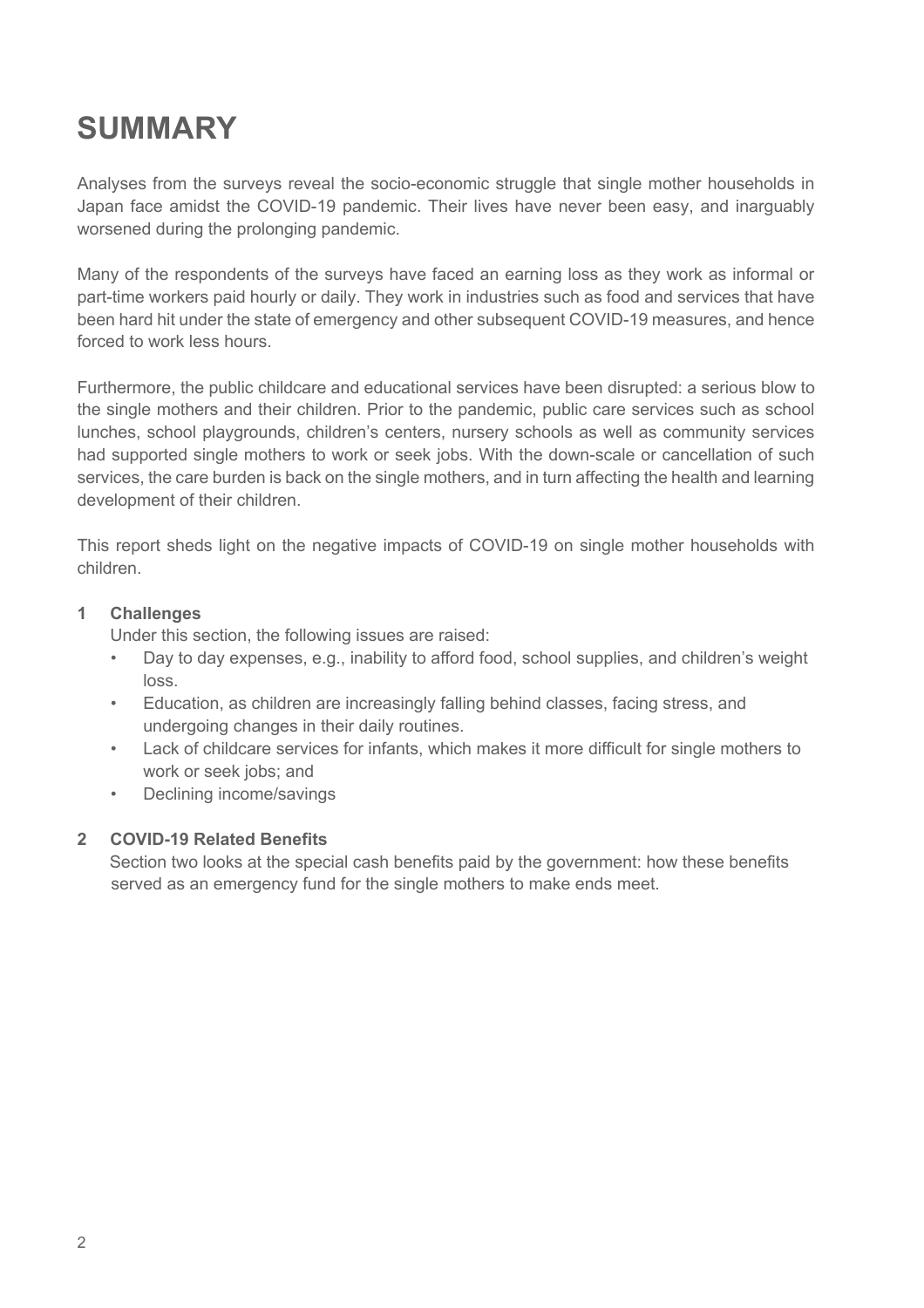## **BACKGROUND**

Single mother households in Japan have been under socio-economic hardships even before the COVID-19 pandemic. Below are some basic background data:

Source: Ministry of Health, Labour and Welfare. *Comprehensive Survey of Living Conditions (2019)*

- Poverty rate of households with child(ren) (2018, new criterion): Single adult households 48.3% Two or more adults households 11.2%
- Earned income (2018): Mother-child(ren) households 2,311,000 JPY Households other than aged households 5,613,000 JPY
- No savings (2019): Mother-child(ren) households 31.8% All households 13.4%
- Living consciousness (2019) "Difficult": see Graph below Mother-child(ren) households 86.7% All households 54.4%

#### **Comprehensive Survey of Living Conditions 2019, Self-Awareness of Living Standards**



Very difficult Somewhat difficult

Source: Ministry of Health, Labour and Welfare. *Nationwide Survey on Single Mother Households (2016)*

- Work participation rate: 80.6%
- Employment status: Full-time 44.2% Part-time 43.8%
- Annual income (2015) 2,430,000 JPY (inclusive of social benefits) 2,000,000 JPY (annual salary)
- Amount of Savings: 39.7% have savings below 500,000 JPY
- Children's school enrollment: Pre-school 14.5% Elementary school 30.2% Junior high school 20.1% High school 23.0%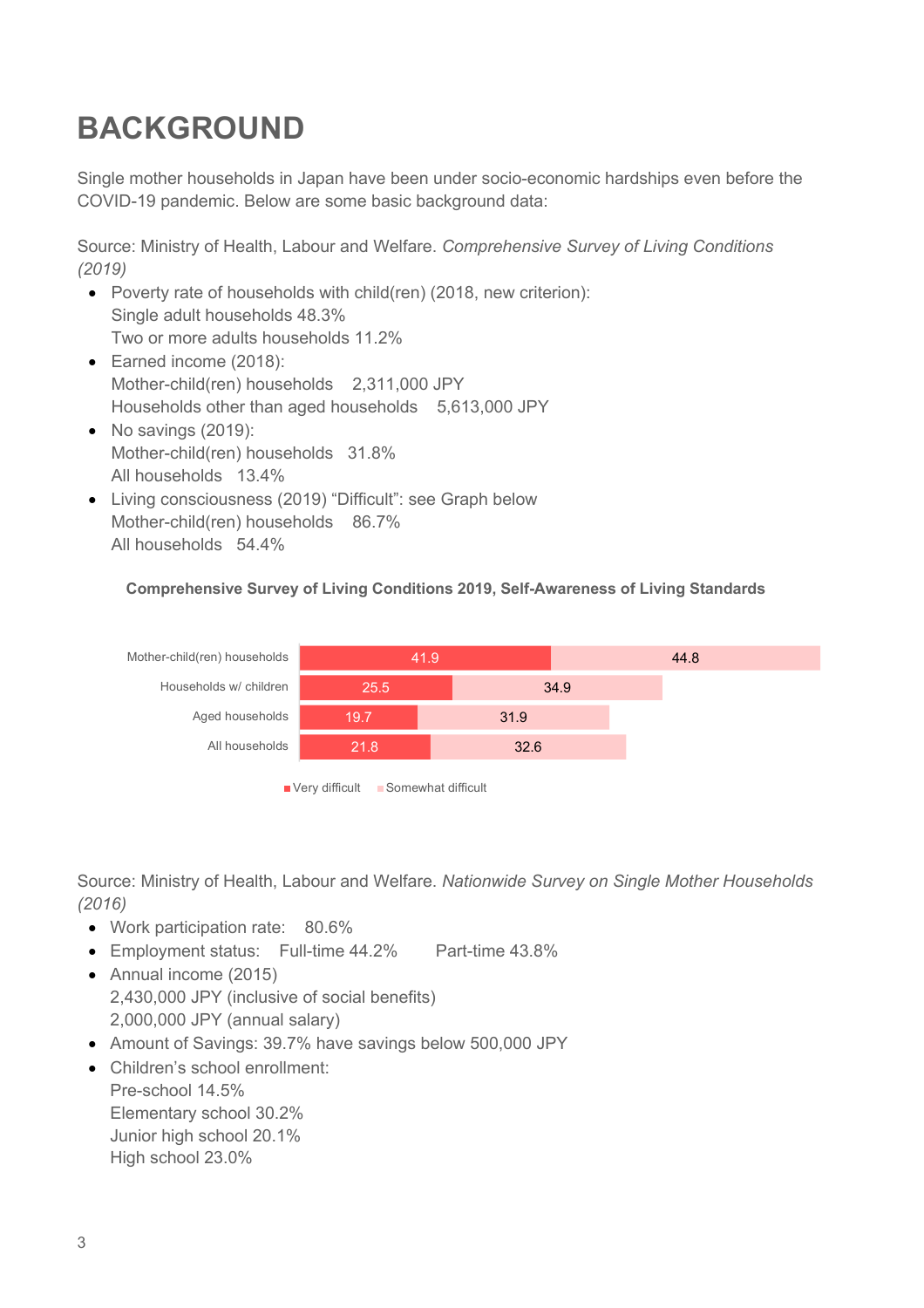## **SURVEY RESULTS**

Analyses from the surveys reveal the socio-economic struggle that single mother households face amidst the COVID-19 pandemic. The report focuses on the negative impacts on children and shares the real voices of the single mothers.

## **1. CHALLENGES AND IMPACTS**

### **1.1 Food Expenses**

The most recent survey results from March 2021, approximately a year after the start of the pandemic, showed that single mother households continue to face socio-economic hardships. As below, 30.6% of the respondents from Tokyo and 41.6% from non-Tokyo residents were "frequently" or "sometimes" unable to afford rice or other staple foods in February 2021. Responses rose to approximately 50% for meat, fish and vegetables for both Tokyo and non-Tokyo residents which reveals how these single mothers are living under very tight budget.

#### **Food Expenses**

*Survey Question "In February 2021, were there occasions when you were unable to buy necessary food for your family?"*



When looking at the monthly transition from July 2020 to February 2021, approximately 30% of the respondents from Tokyo and 40% from non-Tokyo areas have been unable to afford "rice and other staple food" on a monthly basis. The respondents rose to over 45% from both areas for "meat or fish".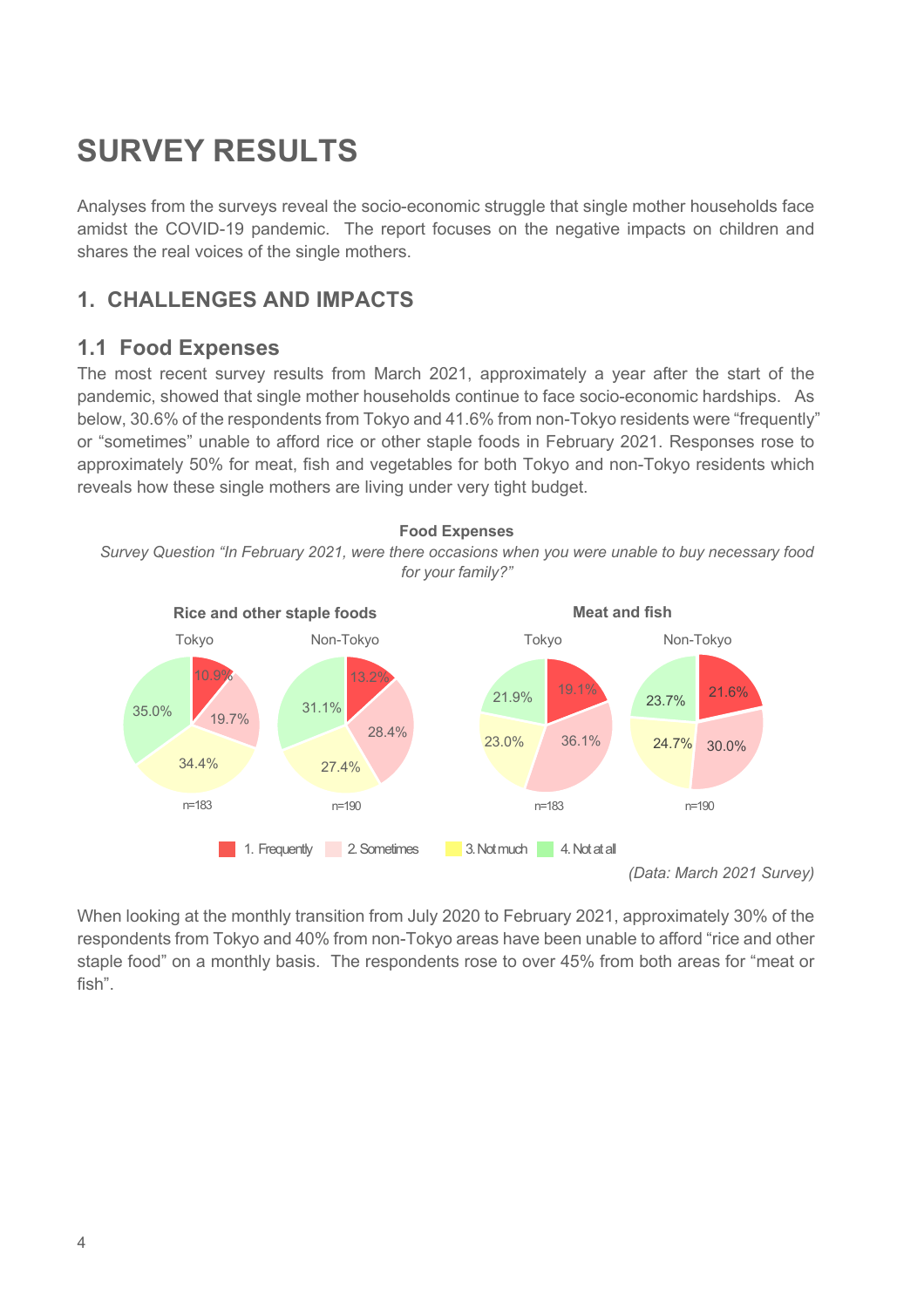

#### **Food Expenses: Monthly Transition**

*Survey Question "Were there occasions where you were unable to buy necessary food for your family?"*

*(Data: Results from August 2020 to March 2021 Surveys)*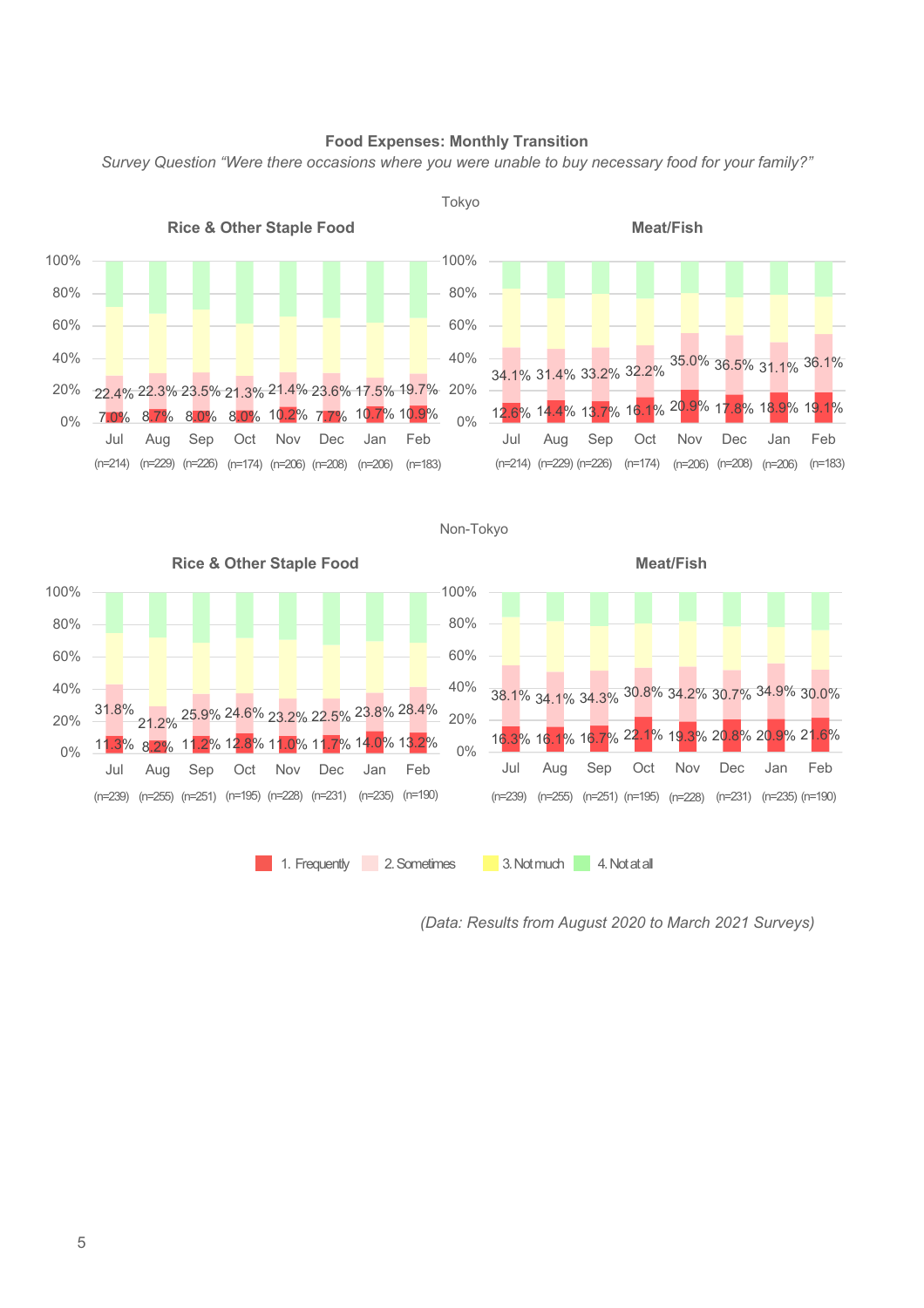### **1.2. Children's Weight Loss**

As single mothers struggle to cover food expenses, the surveys revealed a worrying fact that their elementary school children were losing weight. Responses from Tokyo were very high in the August and September 2020 surveys, scoring 11.2% and 11.4% respectively. It went down to 5.8% in January 2021 but shot up again to 9.3% in February 2021. For non-Tokyo residents, the number peaked out in August 2020 at ten percent but rose again in February 2021. As a result, an average of approximately ten percent of households in both areas have responded consistently on weight loss since the survey began.

#### **Ratio of Single Mothers Who Reported on Their Child(ren)'s Weight Loss: Monthly Transition (Tokyo & Non-Tokyo)**



*Survey Question "Any concerns regarding your elementary school child(ren)?" Answers from the single mothers: "Weight loss"*

■ Tokyo ■ Non-Tokyo

*(Data: Results from August 2020 to March 2021 Surveys)*

#### **Voices of Single Mothers on Food Expenses**

*(From August 2020 to March 2021 Surveys)*

- Unable to cut back on rent and minimum food expenses. Very difficult to make ends meet. (Tokyo/August 2020 Survey)
- Payments for rent, utilities and loan are first priority. I either delay paying for food, hospitals and school necessities or cut back on them. (Non-Tokyo/September 2020 Survey)
- My child entered junior high school and is growing fast. Food consumption and expenses are on the rise. (Non-Tokyo/October 2020 Survey)
- Food expenses increase when schools are closed. (Non-Tokyo/November 2020 Survey)
- Food expenses became burden during winter vacation because of no school lunches. (Tokyo /November 2020 Survey)
- Income declined but food and school expenses remain the same. (Tokyo/December 2020 Survey)
- Facing a serious shortage of food and living expenses. (Non-Tokyo/December 2020 Survey)
- Teenagers eat a lot. Increase of food expenses has been really tough. (Non-Tokyo/December 2020 Survey)
- My children were home many days during the exam periods, eating three meals a day. Food expenses became a big burden. (Tokyo/March 2021 Survey)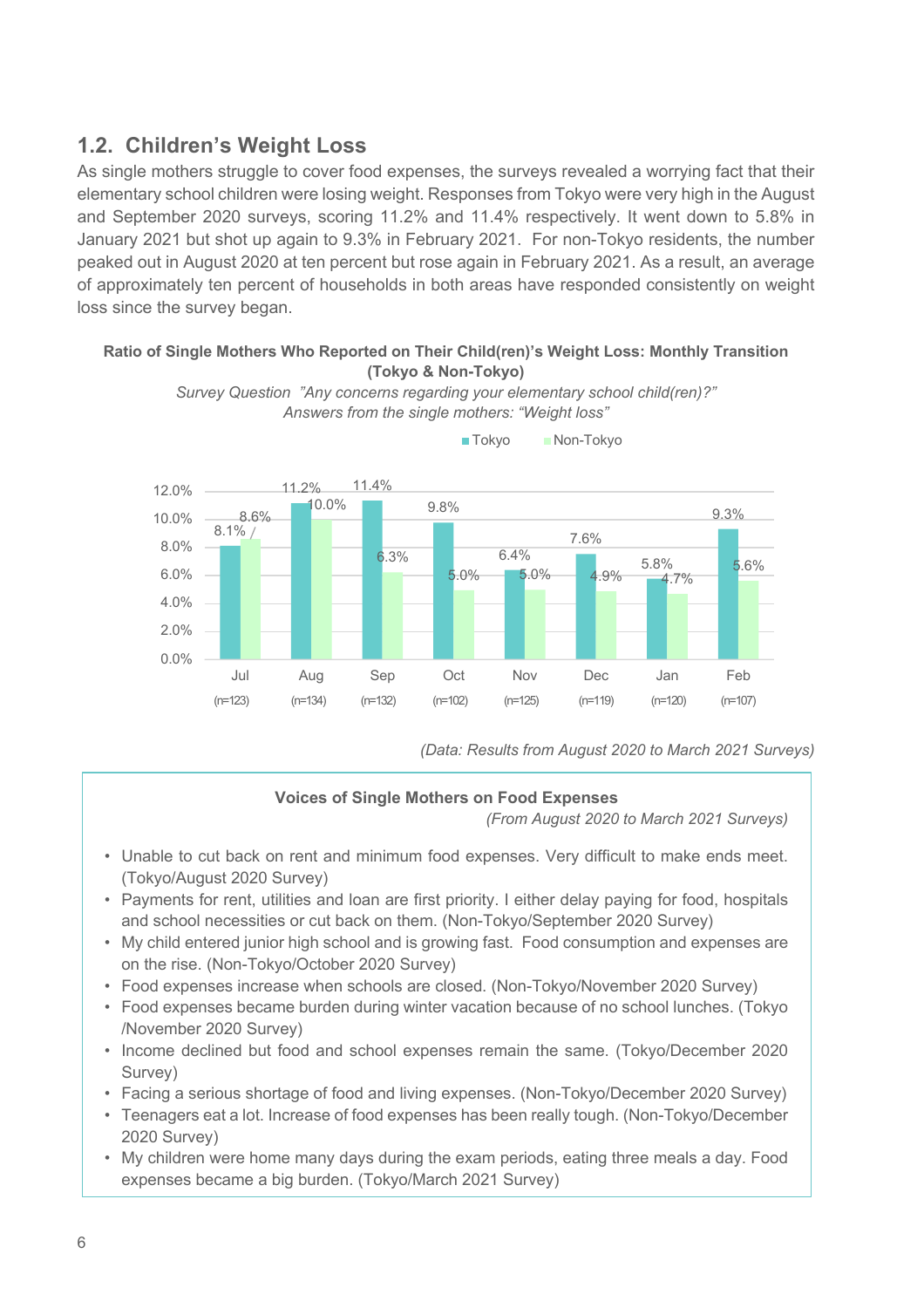### **1.3 School Expenses**

The surveys looked at other expenses such as school supplies, costs that single mothers are forced to cut back under economic hardships as they prioritize day-to-day food purchases. Those who answered "frequently" or "sometimes" could not purchase their "children's clothes and shoes" in the March 2021 survey were 59% in Tokyo and 64.7% in non-Tokyo areas.

The accumulated survey results from August 2020 to March 2021 further show the single mothers' continued struggle as those who were "frequently" and "sometimes" unable to afford school supplies, etc., accounted for 50% for both Tokyo and non-Tokyo residents.



*<sup>(</sup>Data: March 2021 Survey)*

#### **Toys, Stationaries and other School Supplies (Tokyo & Non-Tokyo): Monthly Transition**

1. Frequently 2. Sometimes 3. Not much 4. Not at all



*(Data: Results from August 2020 to March 2021 Surveys)*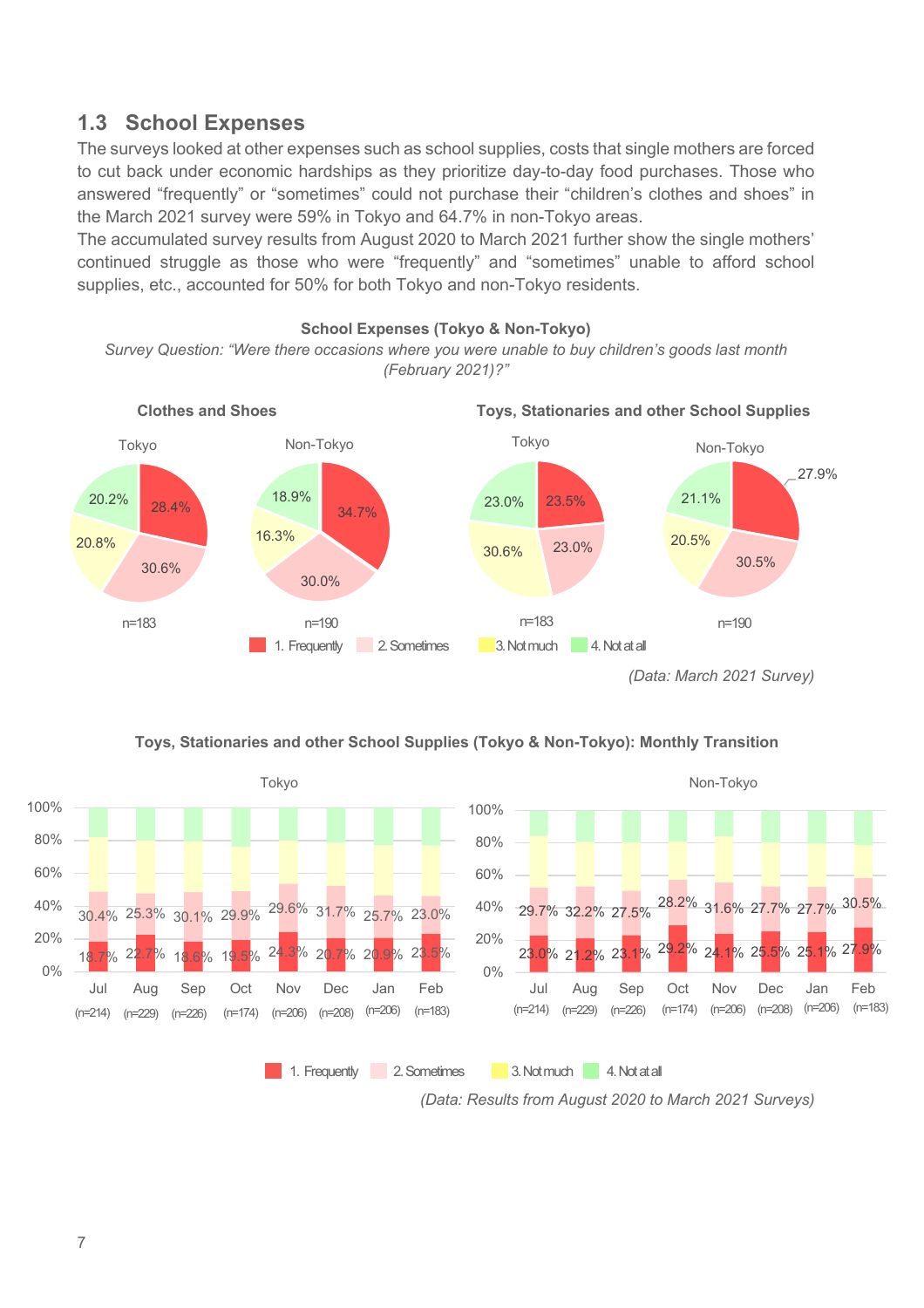School supplies have been a burden for single mothers even prior to the pandemic due to the following reasons:

- The costs of supplementary learning materials, e.g. calligraphy tools, dictionaries, are not necessarily covered under the Financial Assistance for School Expenses (*syuugaku enjo*<sup>3</sup>). The scope of assistance depends on the municipality.
- The supplies need to be purchased in February and March before the new school year begins in April. Since eligibility for the Financial Assistance for School Expenses is approved after the new school starts, parents need to prepare the money ahead of time.
- School designated gym clothes, shoes and other supplies used in classes tend to be a burden.
- After-school club activities are not free.

#### **Voices of Single Mothers on School Supplies**

*(From August 2020~March 2021 Surveys)*

- Schools and afterschool lessons resumed, and I paid the lesson fees and school supplies from my savings. The supplies included dictionaries and calligraphy tools that are not covered under the financial assistance for school expenses (*syuugaku enjo*). I also had to pay for them all at once. (Non-Tokyo/August 2020 Survey)
- School and after school club activities resumed in June, but I still haven't been able to buy the necessary equipments which costs around 60,000 JPY (Non-Tokyo/August 2020 Survey)
- My child's winter track suit for the after-school club activity was handed out without prior notice so I had to ask them to wait for payment until I received the child-rearing allowance (*jido fuyo teat*e) . (Non-Tokyo/September 2020 Survey)
- My child grew out of the gym clothes, but I still can't afford to buy new ones: shirt costs 3,000 JPY, shorts 3,500 JPY, and winter track suit 8,000 JPY. (Non-Tokyo/October 2020 Survey)
- Compass and calligraphy tools for the first calligraphy writing in the New Year's (*kaki-zome*), etc.. were handed out without prior notice and payment deadline was within a week. I wanted my children to have the same supplies as others so paid them out of my savings and cut back on other expenses. (Non-Tokyo/October 2020 Survey)
- My elder child enters junior high school next spring and is required to buy a windbreaker and a music instrument. The lesson supply fees for my younger child's after school English classes need to be paid every six months and are expensive. (Non-Tokyo/October 2020 Survey)
- I am frustrated because I am unable to buy winter school clothes or educational materials right away when needed. (Non-Tokyo/December 2020 Survey)
- There were may school expenses, e.g. calligraphy tools, gym clothes, music instruments, etc.. all paid at once before my younger child started the new school year. (Non-Tokyo/March 2021 Survey)

## **1.4 Children's Education**

The prolonging pandemic is posing a negative and scalable impact on children's educational attainment. In the March 2021 survey, single mothers with elementary school children who responded that their children couldn't keep up with schoolwork were 44.9% in Tokyo and 30.6% in

<sup>&</sup>lt;sup>3</sup> Financial Assistance for School Expenses (syugaku enjo 就学援助): A financial assistance program granted to parents & guardians of students enrolled in public schools from first year elementary school through third year junior high school who have trouble keeping their children in school due to financial hardships. It assists with school supply expenses, school lunch fees, etc. The scope of assistance depends on the municipality.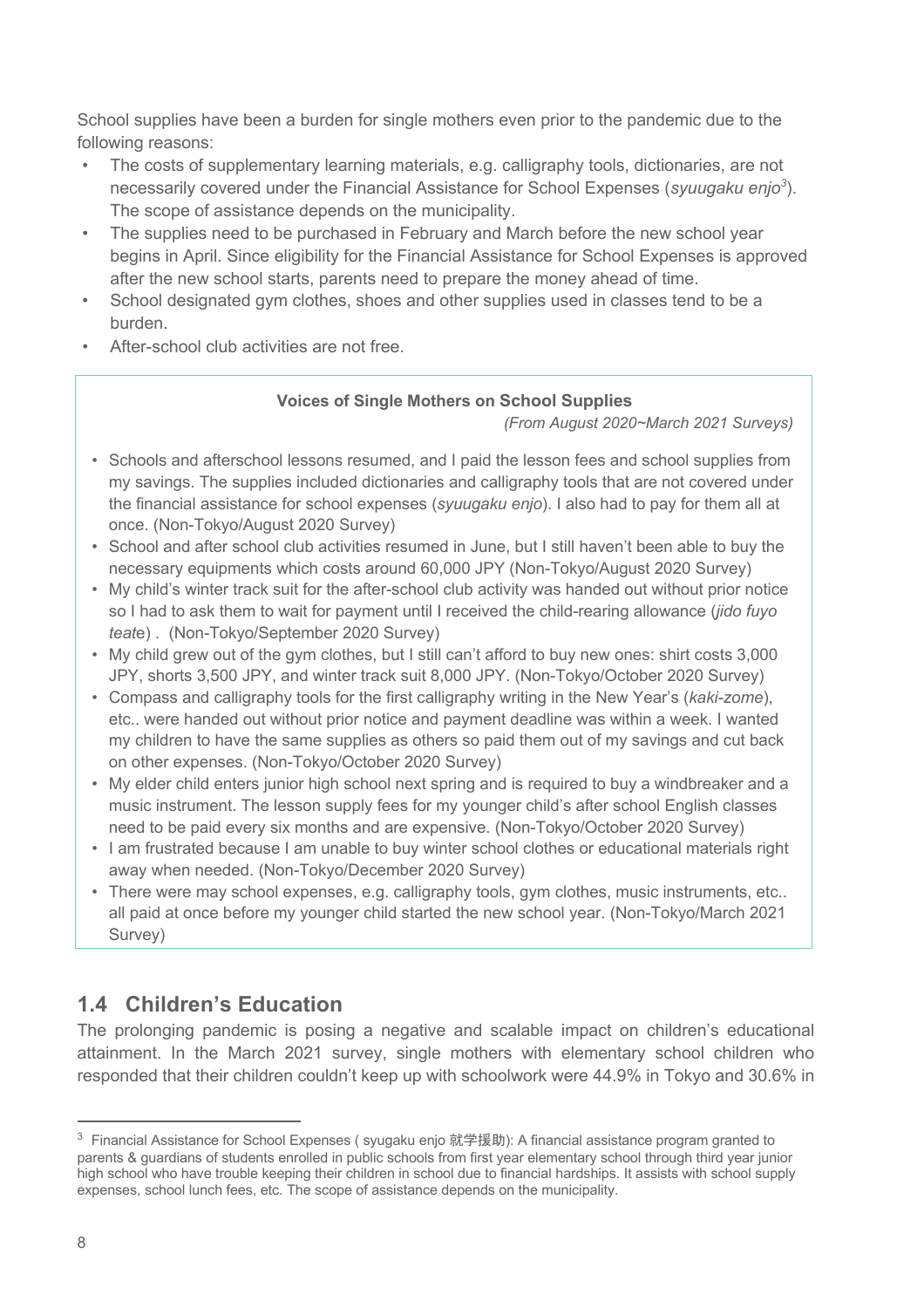non-Tokyo areas. When unable to keep up, children tend to stay away from school: 29% of respondents in Tokyo and 21% from non-Tokyo areas said their children didn't want to or didn't go to school at one point. The survey also revealed that more than half of the children were unable to attend after school lessons that require additional fees: 60.7% in Tokyo and 59.7% in non-Tokyo areas respectively.

#### **Children's Education**

*Survey Question "What concerns did you have regarding your elementary school children last month (February 2021)?"*



#### **Child(ren) Unable to Keep Up with Schoolwork**

#### **Child(ren) Didn't Want to Attend School / Didn't Attend School**



#### **Unable to Pay for After School Lessons**



*(Data: March 2021 Survey)*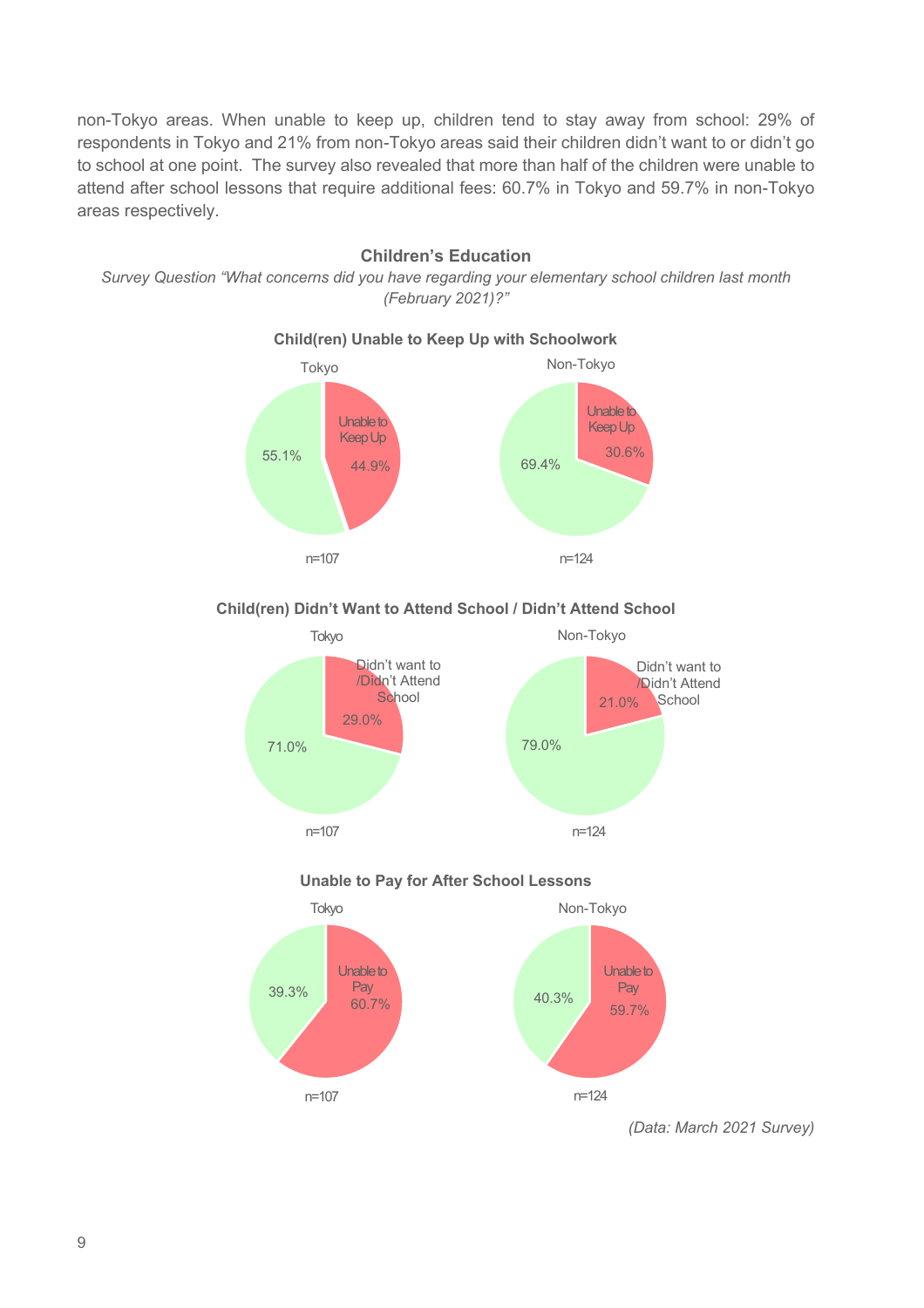The accumulated survey results show how children have been affected continuously during the prolonged pandemic. Sixty percent of the single mothers in both Tokyo and Non-Tokyo areas have been unable to pay for their children's after school lesson fees. Forty percent from both areas reported that their children have been unable to keep up with schoolwork. Children who either didn't want to or didn't go to school at one point accounted for 30% of respondents from Tokyo and approximately 20% from Non-Tokyo areas.



#### **Children's Education: Monthly Transition**

*(Data: Results from August 2020 to March 2021 Surveys)*

#### **Voices of Single Mothers on Children's Education**

*(From August 2020 to March 2021 Surveys)*

- My child began to avoid playing with friends, who enjoy after school lessons unlike my child. S/he kept such feelings to her/himself so not to worry me. (Tokyo/March 2021 Survey)
- My child decided not to take after school lessons knowing the economic situation of our household (Non-Tokyo/March Survey)
- My child wasn't able to keep up with the fast-paced school lessons after classes resumed and had trouble with the exams. Due to the recent changes in school curriculum, students need additional help from a *juku* or a tutor, or else they will fall behind in class immediately (Tokyo/September 2020 Survey)
- I am worried that my child cannot keep up with the speed to recover from the missed classes from the state of emergency. (Tokyo/October 2020 Survey)
- In fear of another state of emergency, the school is giving out loads of homework, for example, asked students to finish the Chinese character workbooks one semester earlier. This is adding burden to my child who stays at after-school care center until late and has very limited time to do homework. (Non-Tokyo/January 2021 Survey)
- My child is in fifth grade and struggling with his English class. Others are learning English after school. I am worried that he will continue to fall behind. (Tokyo/March 2021 Survey)
- The number of stressed students is on the rise and the classes are unsettling, resulting in days where my child is unable to go to school. (Tokyo/October 2020 Survey)
- Now in the third semester, my sixth grade child is skipping more classes. After finding out that I have not been able to purchase the suits for graduation yet, s/he is now planning to skip the ceremony. (Non-Tokyo/February 2021 Survey)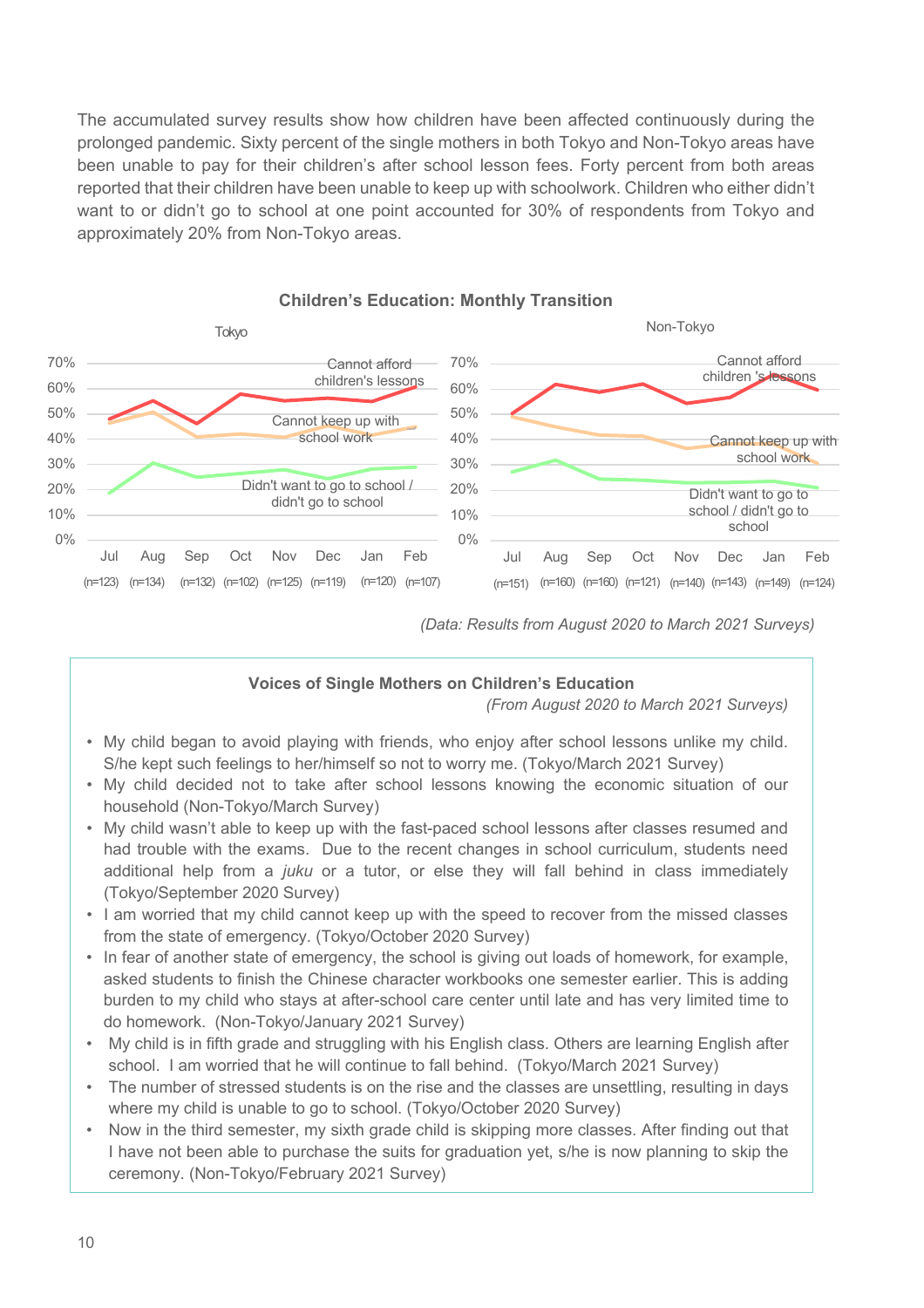Housing is also a challenge for these children as they often lack enough study space at home to focus. 57.2% of respondents from Tokyo and 56.7% from non-Tokyo areas noted in the January 2021 survey that they do not have sufficient space at home for their children to concentrate on schoolwork.



#### **Lack of Space at Home**

*Survey Question "Is there sufficient space at home for your children to concentrate on schoolwork?"*

#### **Voices of Single Mothers on Lack of Space at Home to Study**

*(Data: January 2021 Survey)*

- Our house is very small. My child is requesting a separate room to study (Tokyo)
- We have air conditioning only in the living room. I have four children (one preparing for entrance exams) and they are all in the living room and unable to focus on their studies (Non-Tokyo)
- We don't have space to wash hands nor hang a coat, and my two children share a table to study. I cannot pay a higher rent, but this housing condition is tough for my junior and senior high school children. (Tokyo)
- I have children in elementary school, junior and senior high school and our house is very small. There are no separate rooms, and we are running out of space to put away clothes, school supplies, etc.. I can feel they are getting irritated, especially the teenagers. (Non-Tokyo)
- As my children grow, our house is becoming too small. We don't have enough space to stretch out our legs at night. My children are teenagers but there is no space for privacy or even to put a study desk (Non-Tokyo)
- We eat, spend time, and sleep in the living room. We don't have a storage either. (Tokyo)
- I would like to provide a children's room when my child becomes older. We only have one room, so I cannot do anything after my child goes to sleep (Non-Tokyo)

### **1.5 Children's Daily Lives**

The respondents are concerned about their children's daily routine being disrupted as school schedules change and children's centers close. The monthly accumulated survey results show that around 60% of respondents from Tokyo and 70% from non-Tokyo areas noted that children in elementary schools are now "playing video games for longer hours." More than 50% of the respondents from Tokyo and around 50% from non-Tokyo areas also noted that their children's daily routine is disrupted. Due to lack of publicly available childcare measures, their children are left spending longer hours unaccompanied.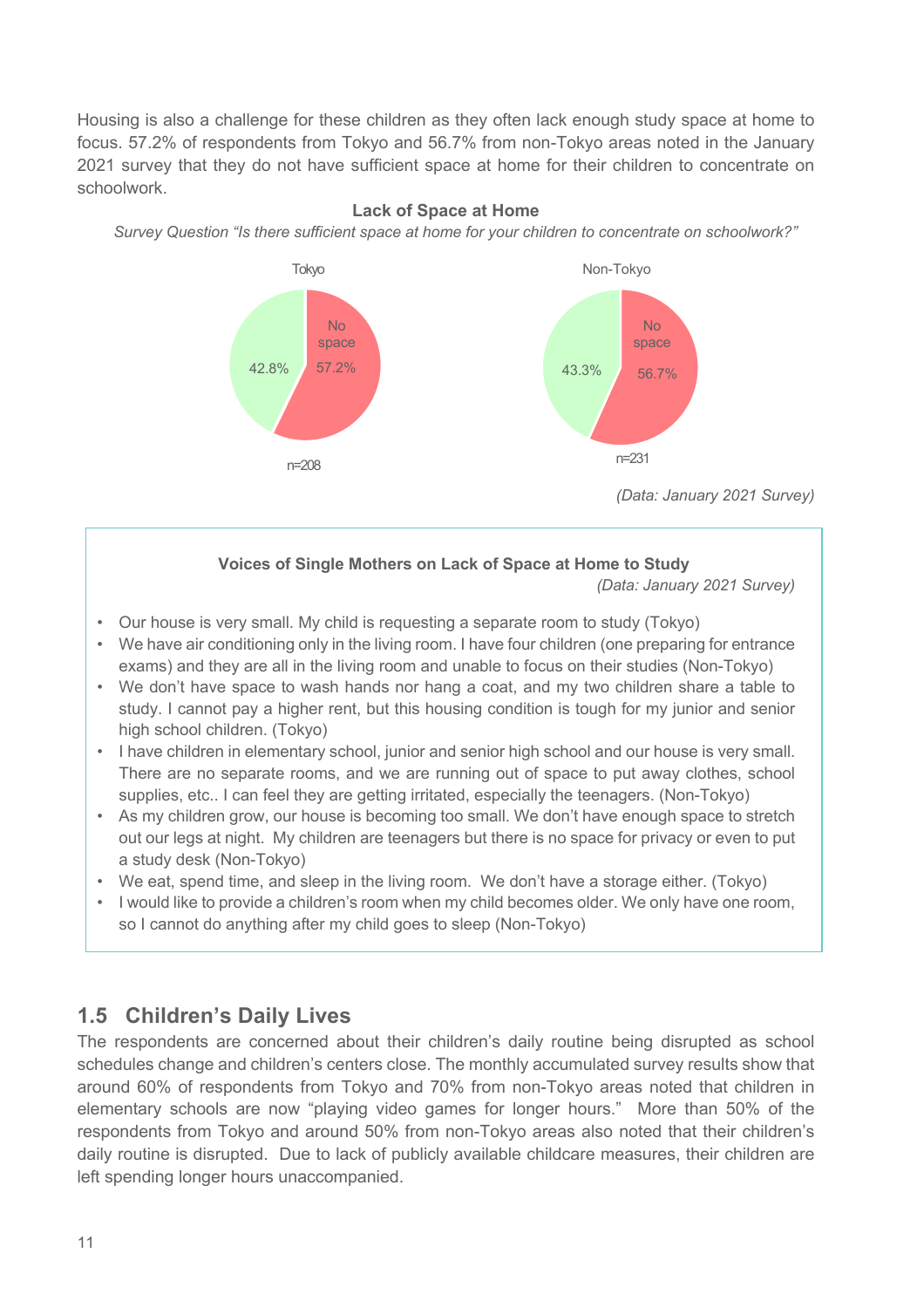#### **Impacts on Children's Daily Lives: Monthly Transition (1)**

*Survey Question "What are the main concerns regarding your elementary school children?"*





*(Data: Results from August 2020 to March 2021 Surveys)*

#### **Voices of Single Mothers on Impacts on Children's Daily Lives (1)**

*(From August 2020 to March 2021 Surveys)*

- My child spends time alone indoors. I am worried about video games and smartphone addiction. (Tokyo/November 2020 Survey)
- I didn't want my child to spend time at the crowded children's center, so I cut back on the hours there. My child now stays home alone more frequently (Non-Tokyo/December 2020 Survey)
- Due to the frequently changed daily routines under the state of emergency, etc.., my child is now skipping school often. (Non-Tokyo/December 2020 Survey)
- Due to lack of exercise, my child is full of energy and cannot sleep. The doctor prescribed sleeping pills, but they are not working. S/he has asthma and under the state of emergency, we are being extra careful and staying at home. (Non-Tokyo/January 2021 Survey)
- My child is spending less hours outdoors with friends and more hours on video games and smartphones. S/he is also falling behind schoolwork. (Tokyo/October 2020 Survey)
- I found my child speaking to a stranger through a video game. I am very concerned that something like this could happen again. (Non-Tokyo/October 2020 Survey)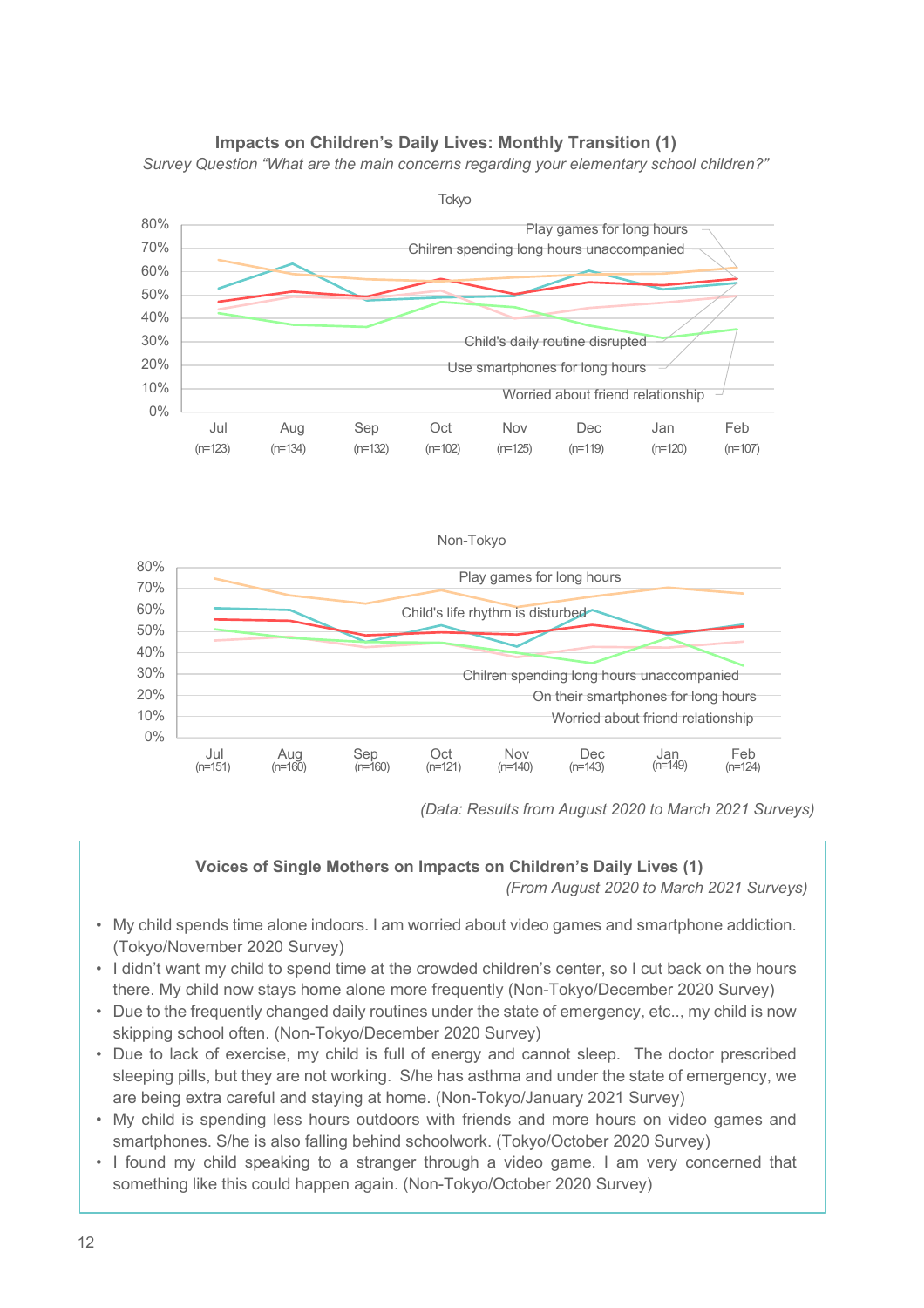In addition to the above, around 80% of the respondents from Tokyo and 85% from non-Tokyo areas have been unable to take their children out to leisure. Around 70% from both Tokyo and non-Tokyo respondents noted that their children are stressed out continuously, and around 60% of respondents from both areas said rebellious vocabulary and behavior increased.



**Impacts on Children's Daily Lives: Monthly Transition (2)**

*Survey Question "What are the main concerns regarding your elementary school children?"*

*(Data: Results from August 2020 to March 2021 Surveys)*

#### **Voices of Single Mothers on Impacts on Children's Daily Lives (2)**

*(From August 2020 to March 2021 Surveys)*

- I can see that my child is losing weight and stressed, but I too am stressed and unable to do anything. (Tokyo/December 2020 Survey)
- My child is having ups and downs and sometimes yells or cries out loud. (Tokyo/December 2020 Survey)
- My child seems under stress because of the state of emergency and restriction of sports. (Tokyo/February 2021 Survey)
- My child used to like playing outdoors, but after the stay-at-home period, s/he will not go outdoors anymore. S/he is becoming stressed and throws tantrums at times probably because there are more homework to do. Also, it seems that the students are unable to play freely in the school yard as part of COVID-19 measures. (Non-Tokyo/November 2020 Survey)
- Bad words and behavior, constantly emotionally unstable. (Non-Tokyo/March 2021 Survey)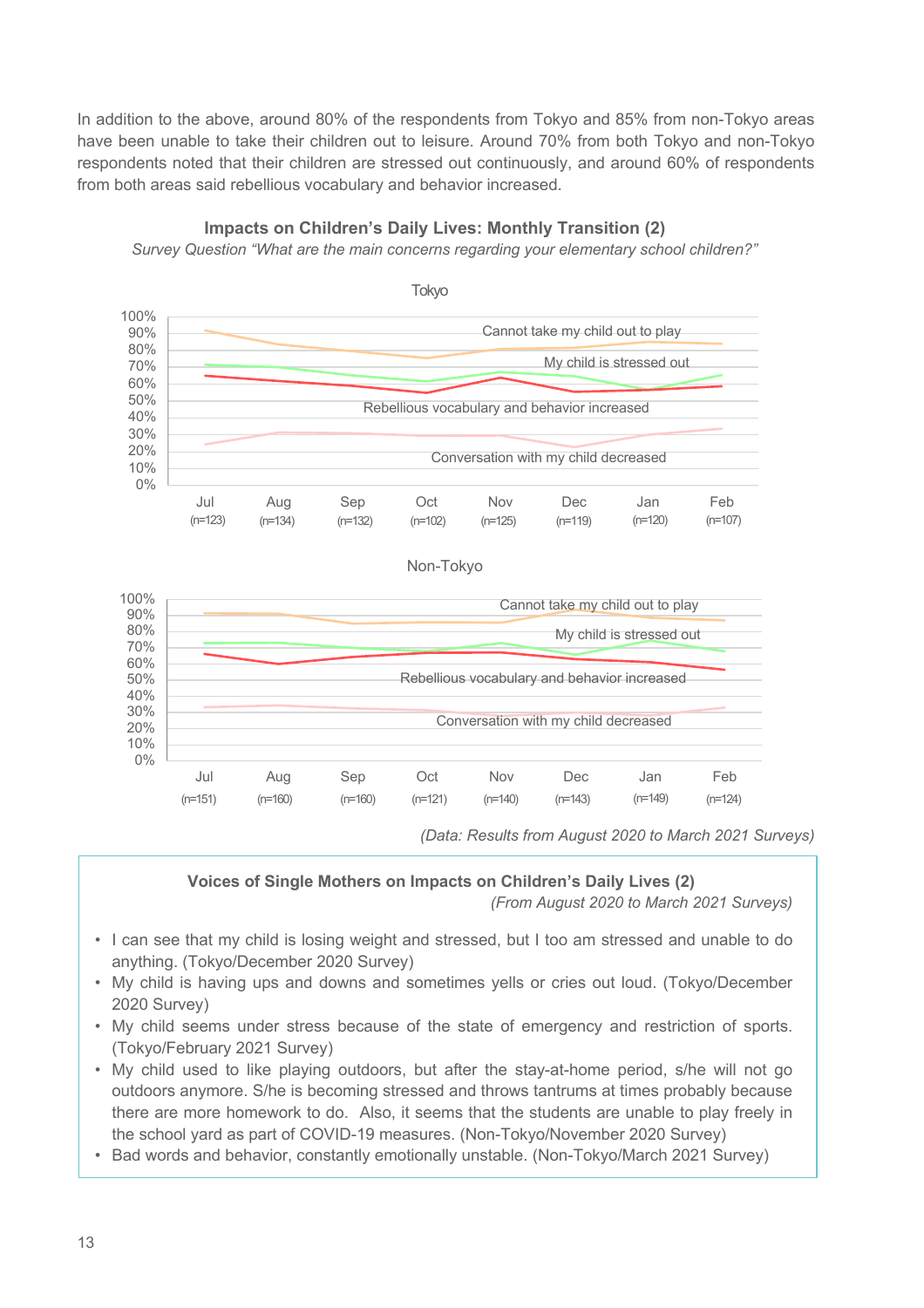#### **Voices of Single Mothers on Impacts on Children: Other Concerns**

*(From August 2020 to March 2021 Surveys)*

#### **Weaker eyesight**

- My child's eyesight is getting poorer and poorer. (Non-Tokyo/October 2020 Survey)
- Probably due to long video game hours, my child's eyesight that used to be good is getting poorer. (Tokyo/December 2020 Survey)
- Weaker eyesight, and no longer playing outdoors with friends. (Non-Tokyo/December 2020 & February 2021 Survey)

#### **Lack of exercise, weaker physical strength**

- Weaker physical strength due to lack of exercise. (Tokyo/September 2020 Survey)
- Physical education classes were cancelled many times. (Non-Tokyo/September 2020 Survey)
- No opportunity to exercise. (Tokyo/October 2020 Survey)
- My child broke his/her bone. Muscle strength is declining, and stress is building up as well. (Non-Tokyo/ December 2020 Survey)
- Being afraid of COVID-19, only going out in the neighborhood. More time spent on video games and watching TV, resulting in lack of exercise. (Tokyo/January 2021 Survey)
- We are under the prefecture's state of emergency. My children are getting stressed due to lack of exercise. Increased quarrel between siblings. (Non-Tokyo/February 2021 Survey)

#### **COVID-19 related weight gain**

• Lack of exercise and eating lots of snacks, my child gained weight. (Tokyo/December 2020 Survey)

## **1.6 Child Care Services for Infants**

Single mothers with infants face additional challenges on childcare, which is essential for single mothers to be able to work or seek jobs. The survey results revealed that nursery schools were the main option for many single mothers: only half of the respondents were able to seek support from their relatives. They were unable to reach out to friends and local networks in fear of infection.

#### **Challenges of Single Mother Households with Infants: Monthly Transition**

*Survey Question "Was there any public/private support aside from nursery school (day care, kindergarten, certified children's center)? (multiple answers)*

|                                                                 | <b>July</b>             |                | Aug Sept Oct Nov Dec |                 |                          |                | <b>Jan</b>     | Feb            | <b>July</b>             | Aug <sub>1</sub>        | Sept Oct       |          |                | Nov Dec Jan    |    | Feb          |
|-----------------------------------------------------------------|-------------------------|----------------|----------------------|-----------------|--------------------------|----------------|----------------|----------------|-------------------------|-------------------------|----------------|----------|----------------|----------------|----|--------------|
| 1. Support staff of kids' and parents' plazas (kosodate hiroba) | $\Omega$                | $\mathbf{0}$   |                      | $\Omega$        |                          | $\Omega$       | $\Omega$       | $\Omega$       | $\Omega$                | $\Omega$                | $\Omega$       | $\Omega$ |                | $\Omega$       |    | $\Omega$     |
| 2. Support staff of temporary childcare services                |                         | $\Omega$       |                      |                 |                          | $\overline{2}$ |                | $\overline{2}$ | 3                       | $\overline{2}$          | $\mathbf{B}$   |          | $\overline{2}$ |                |    | $\Omega$     |
| 3. Support staff of childcare center for sick children          |                         | $\Omega$       |                      |                 |                          |                |                | $\Omega$       | $\Omega$                | $\Omega$                |                |          |                |                |    |              |
| 4. Support staff of family support center                       | $\overline{2}$          |                |                      |                 | $\overline{\phantom{0}}$ |                |                |                | $\overline{\mathbf{z}}$ |                         | $\overline{2}$ |          | 3              | 3              |    | $\Omega$     |
| 5. Support staff of single-parent daily life support program    | $\overline{2}$          | $\overline{4}$ |                      | 4               | 5                        | $\overline{4}$ | $\overline{4}$ | $\overline{2}$ |                         | $\overline{2}$          | 3              |          |                |                |    | $\mathbf{0}$ |
| 6. Support staff of short-stay program                          | $\Omega$                | $\Omega$       |                      |                 |                          | $\Omega$       | $\Omega$       | $\Omega$       | $\Omega$                |                         | $\Omega$       | $\Omega$ | $\Omega$       | $\Omega$       |    | $\Omega$     |
| 7. Support staff of twilight stay program                       | $\Omega$                | $\Omega$       | $\Omega$             | $\Omega$        | n                        | $\Omega$       | $\Omega$       | $\Omega$       | $\Omega$                | $\Omega$                |                | $\Omega$ | $\Omega$       | $\Omega$       |    | $\Omega$     |
| 8. Baby sitter                                                  | 3                       | $\overline{2}$ | 4                    | $\overline{2}$  | 2                        |                | $\overline{2}$ |                | $\Omega$                |                         |                | $\Omega$ |                |                |    | $\Omega$     |
| 9. Child's father (your ex-husband)                             | 3                       | 6              | 6                    | 6               | 5                        | 5              | 5              | 5.             | 7                       |                         | 6              | 3        | 5              | 6              | 5  | 4            |
| 10. Child's grandparents (i.e. your parents)                    | 25                      | 25             | 23                   | 17              | 14                       | 21             | 18             | 13             | 36                      | 37                      | 36             | 27       | 34             | 32             | 33 | 27           |
| 11. Child's relatives excl grandparents (i.e. your siblings)    | 6                       | 9              | 6                    | 5               | 5                        | $\overline{7}$ | $\overline{7}$ | $\overline{4}$ | 11                      | 12                      | 8              | 5        | 10             | 12             | 9  | 11           |
| 12. Your friends or school moms                                 | 8                       | 6              | 6                    | 3               | 4                        | 3              | 3              | 3              | 5                       | 9                       | 11             | 9        | 10             | 9              | 10 | 8            |
| 13. Your neighbors                                              | $\overline{\mathbf{c}}$ |                | $\Omega$             |                 |                          |                |                | 0              |                         | 3                       | 3              | 3        |                |                |    |              |
| 14. Others                                                      |                         | $\overline{2}$ |                      | $\Omega$        | $\Omega$                 |                |                |                | $\Omega$                | $\overline{\mathbf{c}}$ |                | 3        |                | $\overline{2}$ |    | 2            |
| n=people with infants (children under elementary school)        | 54                      | 56             | 55                   | 38 <sup>2</sup> | 48                       | 47             | 45             | 40             | 72                      | 79                      | 78             | 55       | 70             | 70             | 71 | 56           |

*<sup>(</sup>Data: Results from August 2020 to March 2021 Surveys)*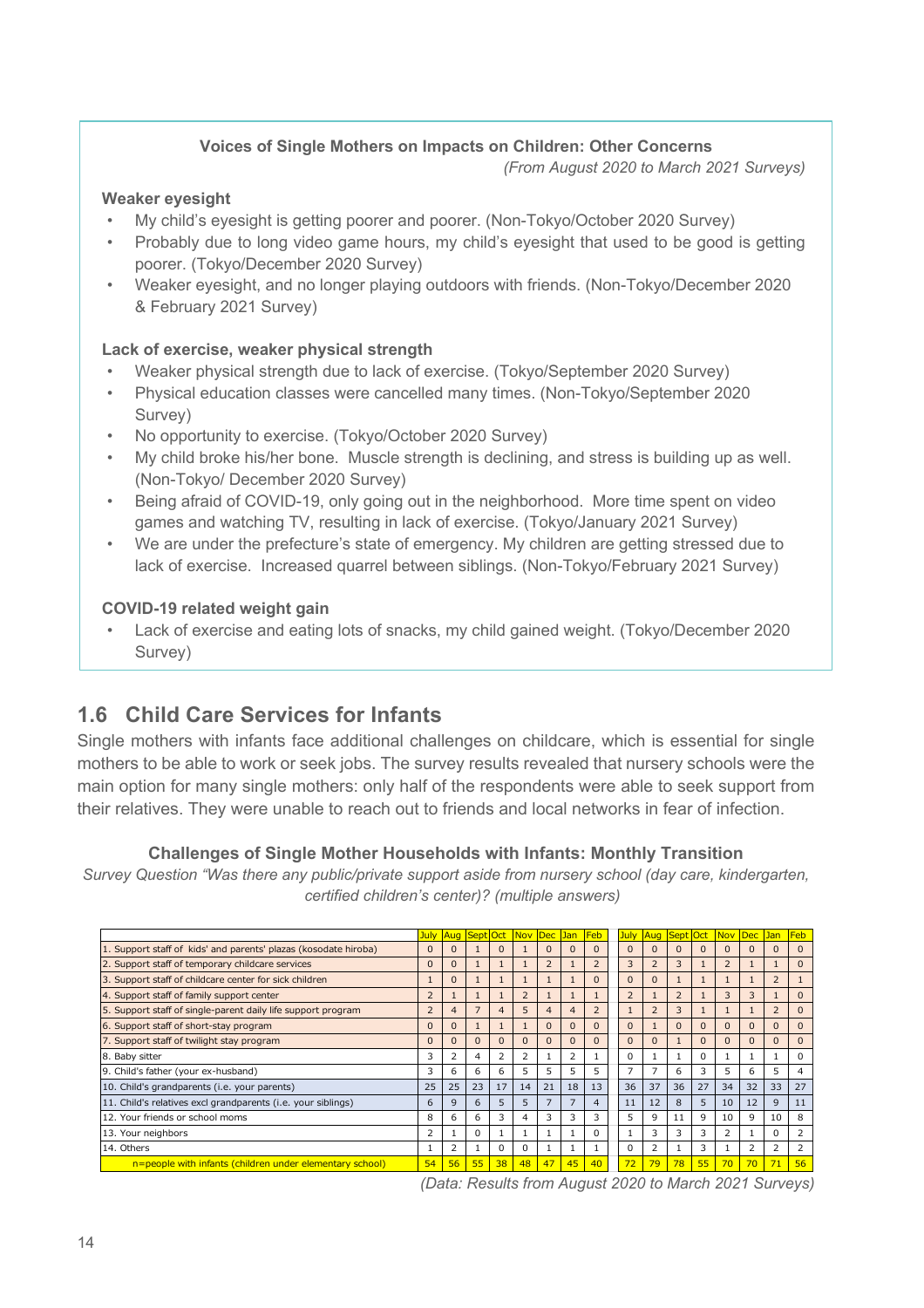#### **Voices of Single Mothers on Child Care**

*(From August 2020 to March 2021 Surveys)*

- Due to the state of emergency, there were days when I couldn't leave my child at the after-school day care service (Non-Tokyo/February 2021 Survey)
- I wanted to use the municipality's "Family Support" service to look for a more stable job but couldn't receive support. They told me that they felt sorry for the child - implying that I should not leave my child with others to look after. (Non-Tokyo/January 2021 Survey)
- My parents and grandparents are old, so I don't want to put them to risk by looking after my child but I have no other support service that I can access. (Non-Tokyo/December 2020 Survey)
- I wanted to go back to my parents' home, but my mother and sister are care staffs: due to COVID-19, their office limits interaction with other non-staff family members. (Tokyo/January 2021 Survey)
- I used the "Family Support" service after many months for just one day but was able to go out on my own. My child also enjoyed the service which made me happy. (Tokyo/October 2020 Survey)

## **1.7 Income and Savings**

### **1.7.1 Income**

Survey results showed a stark decline in income level of single mothers compared to pre-COVID-19 times. In all monthly surveys conducted from August 2020 to March 2021, around 50% of the respondents from Tokyo and 40% from non-Tokyo areas constantly responded that their income declined.



#### **Income Decline: Monthly Transition**

*Survey Question "Was there change in your earned income compared to pre-COVID-19?"*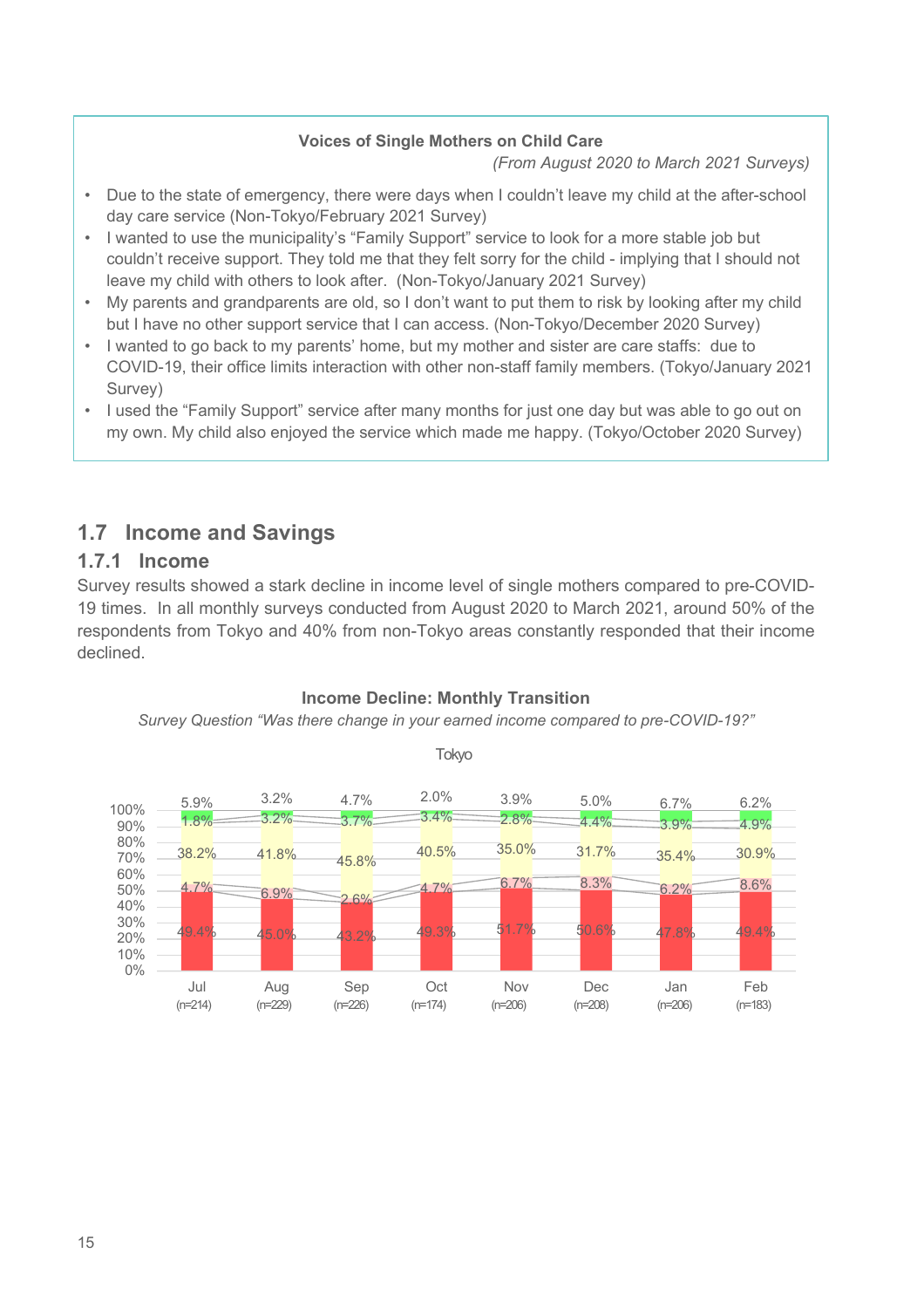

*(Data: Results from August 2020 to March 2021 Surveys)*

The survey results also revealed the low-income level of single mother households. Approximately 50% from Tokyo and 40 to 50% from non-Tokyo respondents are constantly earning less than 125,000 JPY during July 2020 to February 2021.



**Low Income Level: Monthly Transition**

*(Data: Results from August 2020 to March 2021 Surveys)*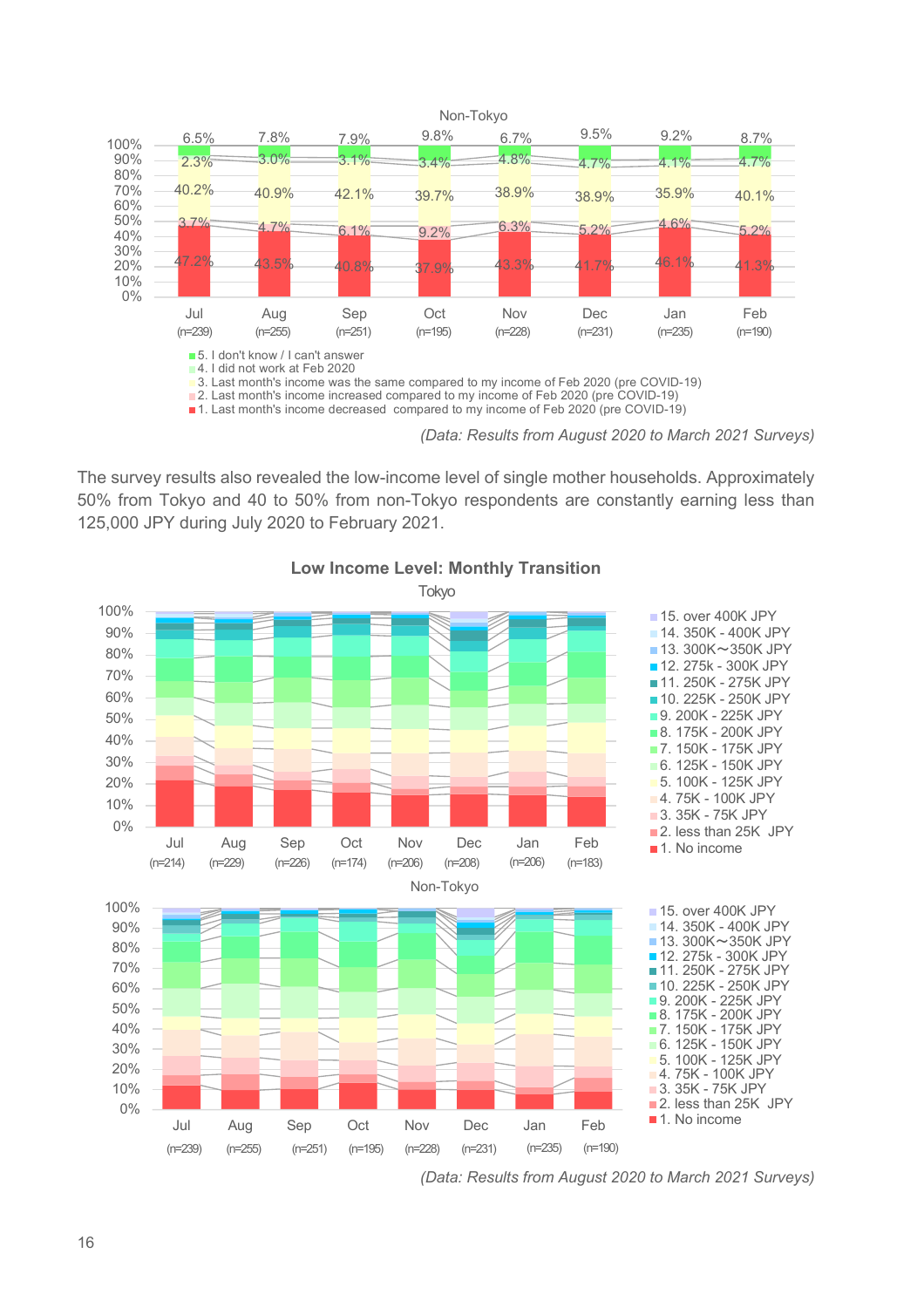### **1.7.2 Savings**

As seen in other issues, many single mothers are tapping into their savings to make ends meet. However, 30% of the respondents' savings are less than 100,000 JPY, and with the prolonged pandemic and drop in income, their savings are running out. Every month, households with no savings are on the rise, reaching above 30% in Tokyo and around 40% in non-Tokyo areas.



**Low or No Savings: Monthly Transition**

*(Data: Results from August 2020 to March 2021 Surveys)*

## **2. COVID-19 Related Benefits**

#### **2.1 Special Cash Payment**

The surveys also asked single mother households on how they made use of the special cash payment for COVID-19 (100,000 JPY per household) distributed around June to August 2020. As below, many single mothers either paid off monthly or overdue living expenses, school supplies and other expenses for children.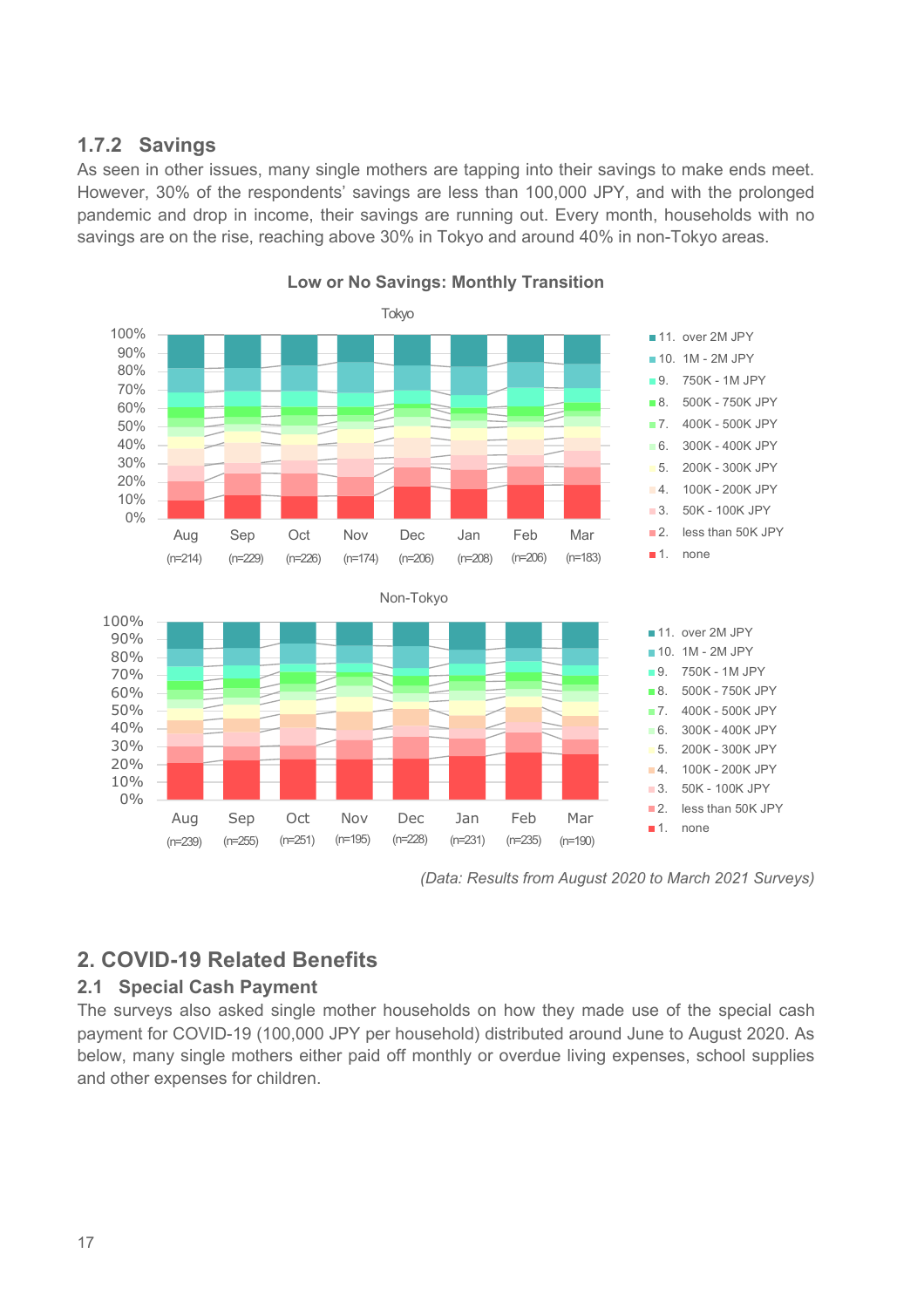#### **Usage of Special Cash Payment (100,000 JPY per Household) for COVID-19**

*Survey Question "How did you spend or plan to spend the Special Cash Payment?"*(multiple answers)



#### **2.2** ! **Temporary Special Cash Payment for Single-Parent Households**

The Temporary Special Cash Payment for Single-Parent Households were paid out in December 2020. Main usages were similar to the previous Special Cash Payment. In addition, many single mothers spent the funds to prepare for the New Year's.

#### **Usage of Temporary Special Cash Payment for Single-Parent Households**

*Survey Question "How did you spend or plan to spend the Temporary Special Cash Payment for Singleparent Household?"* (multiple answers)

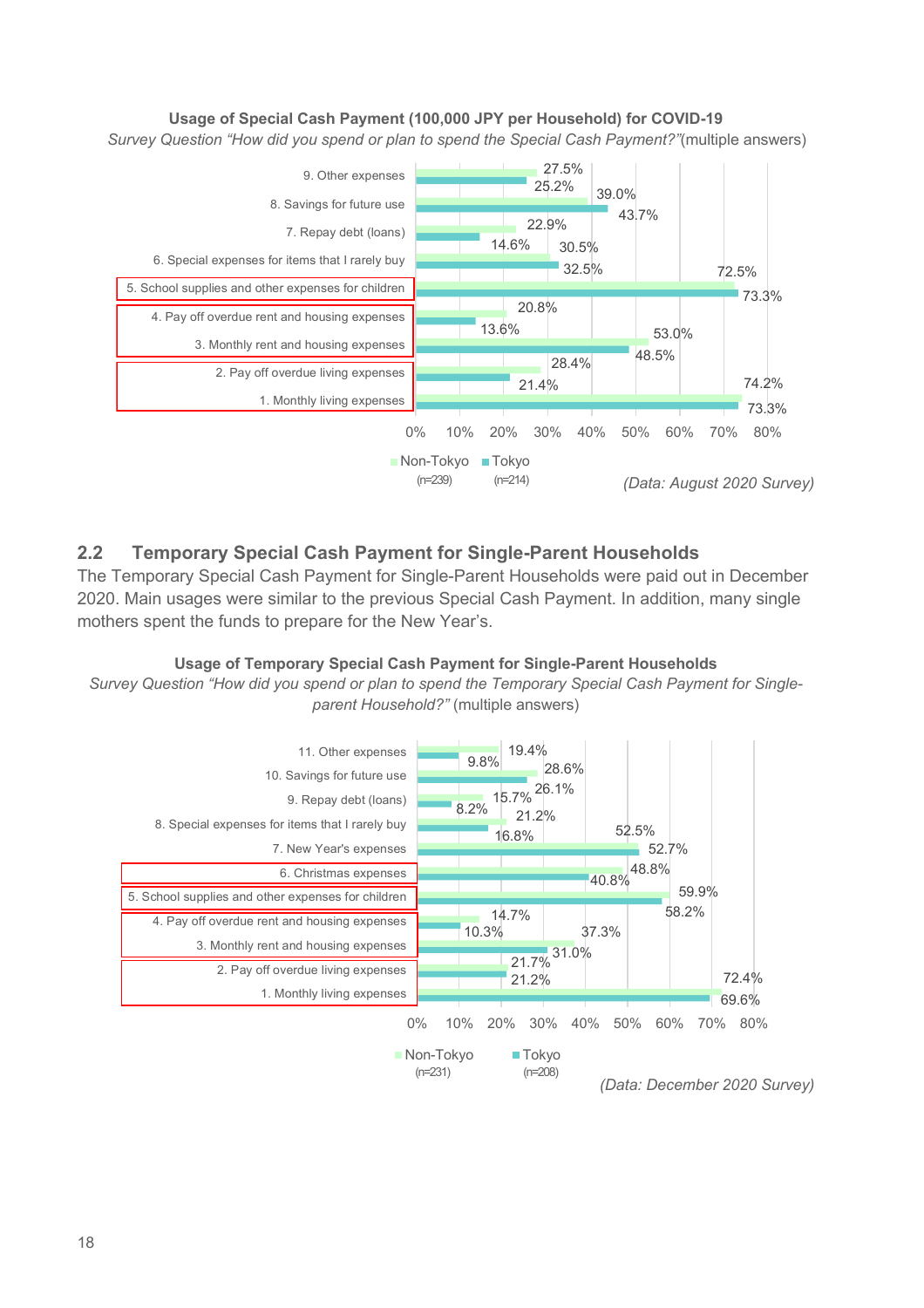## **CONCLUSION**

Due to the COVID-19 pandemic, absolute poverty is expanding, and single mothers who work parttime and/or in the food and service industries continue to face drastic income decline. As a result of the pandemic, poverty among single mother households, which always existed, has become more acute. This serious situation jeopardizes not only the lives of mothers and children, but also their future.

It is an extremely grave situation and has posed serious impacts on the lives, growth, and education of their children. The survey results revealed that the ratio of elementary school children that lost weight marked over ten percent during the survey period. The respondents were unable to afford basic school clothes and supplies. Many children were unable to keep up with schoolwork, play with friends or were left unaccompanied, leading to physical and/or mental instability for many. The two emergency cash benefits were helpful to respond to temporary or seasonal (year-end) needs but not sustainable.

These staggering data show how the current systems and policies have not been able to respond fully to the real needs of these households.

A comprehensive support system is urgently needed, aimed at easing the vulnerabilities of the single mother households. These systems should be well-coordinated and provided over the course of the year. For example, the amount of the child-rearing allowance (*jido fuyo teate*) is calculated based on the income from the previous year with an assumption that the income level remains the same the following year. They do not respond to the seasonal needs, either, e.g. higher utilities for summer and winter, school breaks where food and utility expenses rise, or in February or March when parents have to purchase many school supplies to prepare for the new school year that starts in April. The costs of supplementary learning materials are not necessarily covered under the Financial Assistance for School Expenses (syuugaku enjo). Items covered by the assistance depends on the municipality and therefore, parents need to pay for items that are not covered. The Single Mother Research Project will continue to shed light on the different layers of challenges that single mother households face in the research series that will follow, and advocate for a more comprehensive and adequate policy change.